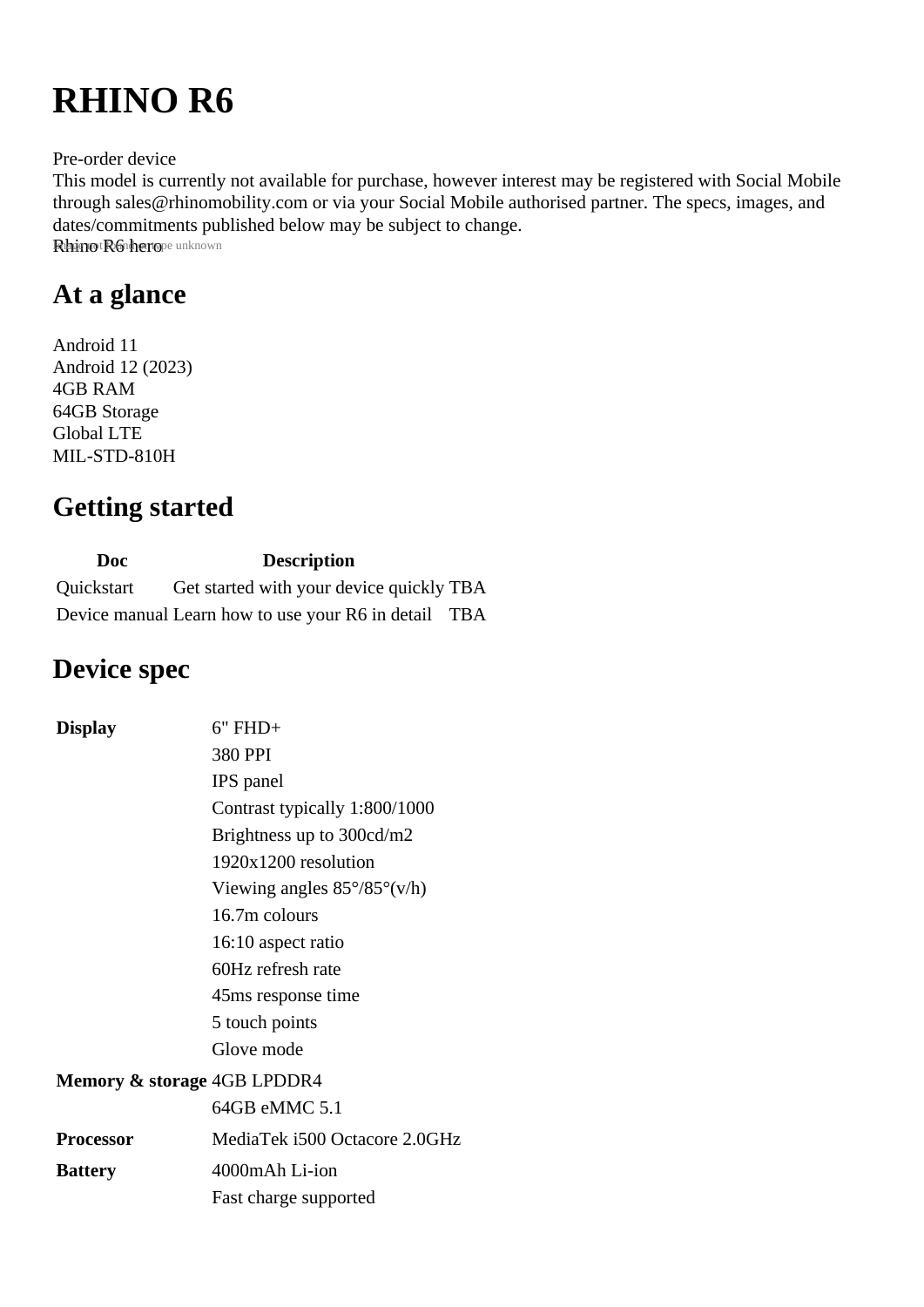|                      | $10+$ hours typical use<br>$50+$ days standby      |
|----------------------|----------------------------------------------------|
| <b>SIM</b>           |                                                    |
|                      | Single nano                                        |
| <b>Ports</b>         | <b>SIM</b>                                         |
|                      | <b>USB-C (USB 2.0)</b>                             |
|                      | Scan Gun POGO                                      |
|                      | Charge dock POGO                                   |
|                      | <b>External battery</b>                            |
|                      | Lasso                                              |
| Input                | Power button                                       |
|                      | Volume buttons                                     |
|                      | PTT/multifunction                                  |
| <b>Audio</b>         | Stereo mic array                                   |
|                      | Stereo speakers                                    |
|                      | Wake word support                                  |
| <b>Connectivity</b>  | LTE Cat 4                                          |
|                      | 3G: 2458                                           |
|                      | 4G: 1 2 3 4 5 7 12 13 14 17 20 25 26 30 41 66 71   |
|                      | Wi-Fi 802.11 $a/b/g/n$                             |
|                      | Bluetooth 4.2                                      |
|                      | <b>NFC</b>                                         |
|                      | Location: GPS, GLONASS, A-GAP, BeiDou, Galileo     |
| <b>Camera</b>        | 8MP front                                          |
|                      | 16MP rear                                          |
|                      | High-power torch mode                              |
|                      | Barcode scan support                               |
| <b>Sensors</b>       | Accelerometer                                      |
|                      | Gyroscope                                          |
|                      | Ambient light sensor                               |
|                      | Proximity sensor                                   |
| <b>Environmental</b> | Functional up to 95% humidity                      |
|                      | -20c to 60c typical operating temp                 |
|                      | Unboxed(LWH): $165 \times 81 \times 13$ mm         |
|                      | Boxed(LHW): TBD                                    |
|                      | IP68 rated, 35 minutes submerged                   |
|                      | 1.5m drop-tested                                   |
|                      | Tumble tested                                      |
|                      | 5v @ 2.0A power                                    |
|                      | MIL-STD-810H                                       |
|                      | <b>Accessory support</b> 4,500mAh external battery |
|                      | Trigger-enabled scan gun                           |
|                      | <b>Battery</b> dock                                |